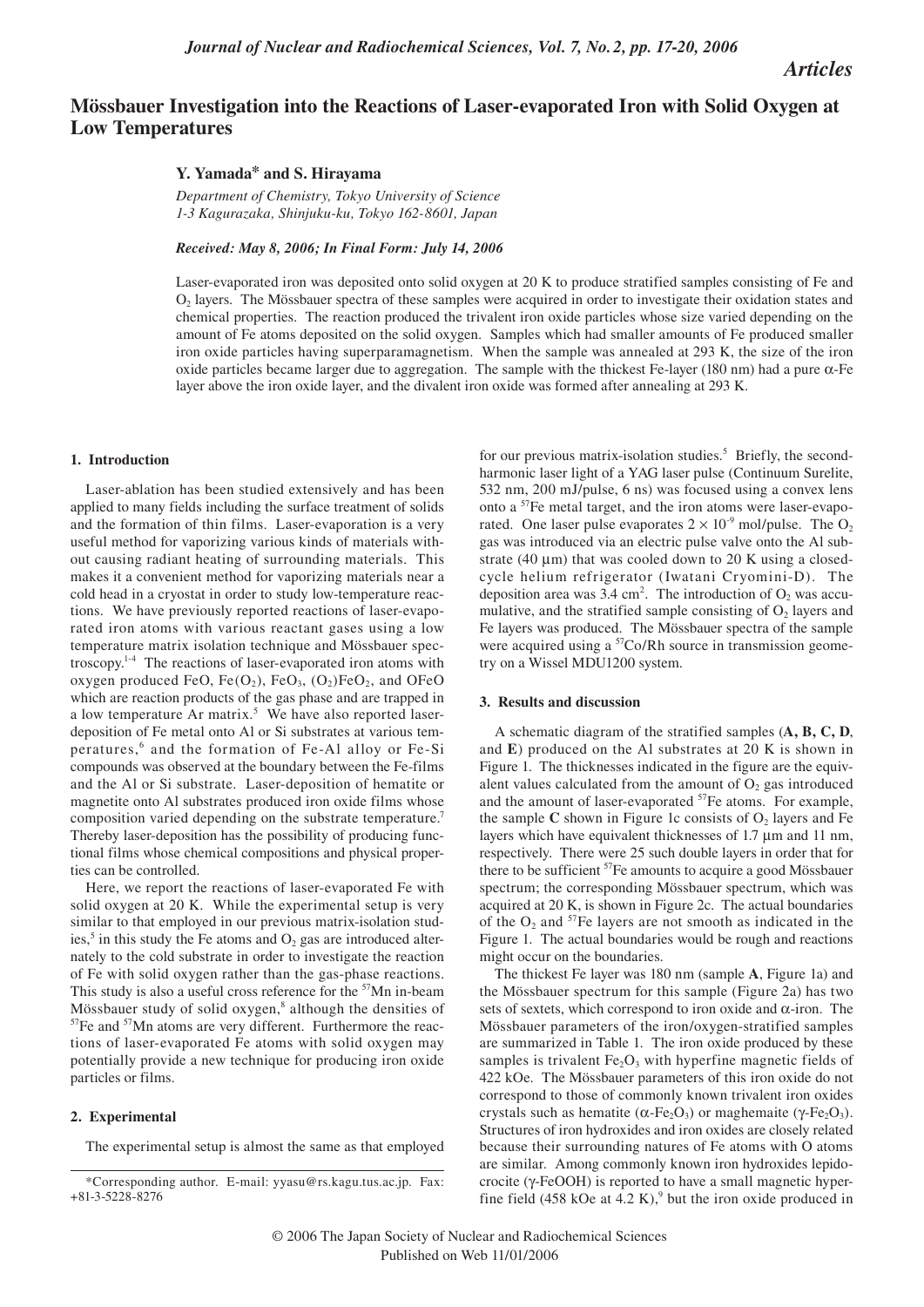

**Figure 1.** Schematic diagram of stratified samples (**A**, **B**, **C**, **D**, and  $\bf{E}$ ) consisting of <sup>57</sup>Fe and  $\rm{O}_2$  layers. The thicknesses indicated in the figure are the equivalent values calculated from the amount of  $57Fe$ and O<sub>2</sub> introduced.

this study has an even smaller magnetic hyperfine field. This small hyperfine magnetic field (422 kOe) may be attributed to large defects in its crystal structure or to small particle size. <sup>57</sup>Fe reacted with O<sub>2</sub> to form iron oxides at the interface of the  $57$ Fe and O<sub>2</sub> layers, and the  $57$ Fe atoms that did not react with O<sub>2</sub> were deposited to form an  $\alpha$ -Fe ( $H = 330$  kOe) layer on top of the iron oxide layer. From the area intensities of the Mössbauer spectrum, the thicknesses of iron oxide ( $Fe<sub>2</sub>O<sub>3</sub>$ ) and the pure iron (α-Fe) layers are calculated to be 70 and 110 nm, respectively.

The sample **B** with <sup>57</sup>Fe layers having an equivalent thickness of 19 nm (Figure 1b and Figure 2b) does not show the sextet absorption of α-Fe, instead doublet absorption was observed, which was assigned to superparamagnetic fine iron oxide particles. In addition, the sextet of iron oxide  $(Fe<sub>2</sub>O<sub>3</sub>)$ was observed. The amount of <sup>57</sup>Fe atoms introduced was not enough to form large  $Fe<sub>2</sub>O<sub>3</sub>$  particles, and hence the  $Fe<sub>2</sub>O<sub>3</sub>$  layer was too thin to stabilize the unreacted <sup>57</sup>Fe layer. The sample **C** having thinner 57Fe layers (Figure 1c) has doublet absorption and a broad absorption exhibiting relaxation. The small size of the iron oxide particle gives a relaxation spectrum because of superparamagnetism. Although the particle size may have a size distribution, the relaxation spectrum is fitted by assuming it has a single relaxation time using Wickman's formula described in Reference 10; the relaxation time estimated by this method is 3.5 ns. The spectrum **D** shown in Figure 2d is also fitted by two components: a doublet and a relaxation component. The relaxation time of the superparamagnetic component is 2.6 ns, which is a narrower absorption than that estimated for the spectrum shown in Figure 2c. The spectrum shown in Figure 2e (sample **E**) is fitted by one doublet absorption with-



**Figure 2.** Mössbauer spectra of  $Fe/O_2$  stratified samples  $(A, B, C, D)$ and **E**) at 20 K. The equivalent thicknesses of  ${}^{57}Fe/O_2$  layers are (a) 180 nm/95 µm (**A**), (b) 19 nm/1.1 µm (**B**), (c) 11 nm/1.7 µm (**C**), (d) 4.8 nm/3.2 µm (**D**), and (e) 0.02 nm/23 nm (**E**).

out any magnetic hyperfine components. The doublet absorptions (for Figures 2b, c, d, and e) have almost identical Mössbauer parameters, and the area intensities become larger as the <sup>57</sup>Fe layers become thinner. This doublet component may be attributed to fine particles of  $Fe<sub>2</sub>O<sub>3</sub>$  or to an amorphous component which is too small to have a magnetic hyperfine structure even at 20 K. We have previously investigated the Mössbauer spectra of an iron oxide species isolated in a lowtemperature Ar matrix,<sup>5</sup> and the  $Fe(O_2)$  had similar Mössbauer parameters ( $\delta$  = 0.35 mm/s and  $\Delta E_{\rm Q}$  = 0.96 mm/s) to that of the doublet ( $\delta$  = 0.40 mm/s and  $\Delta E$ <sub>0</sub> = 1.02 mm/s) observed in this study. But the infrared spectrum of the sample acquired under the same conditions did not show any absorption bands corresponding to  $Fe(O_2)$  (979 cm<sup>-1</sup>), and this species may not stabilize after the deposition of Fe atoms on the solid oxygen. Therefore we assigned the doublet to very small-sized oxide particles  $Fe<sub>2</sub>O<sub>3</sub>$ . The Mössbauer parameters for the doublet are in agreement with the parameters reported for superparamagnetic γ-Fe<sub>2</sub>O<sub>3</sub> particles reported in Reference 11 ( $\delta$  = 0.35 mm/s and  $\Delta E_0 = 0.72$  mm/s). Mössbauer parameters of  $\varepsilon$ -Fe<sub>2</sub>O<sub>3</sub> particles reported in literature<sup>12</sup> are not in agreement with our experimental results. The larger  $\Delta E_0$  value of the observed doublet is due to the inhomogeneity of the size and crystallinity of the iron oxide  $Fe<sub>2</sub>O<sub>3</sub>$  particles.

The sample **A** shown in Figure 2a, which had the  $\alpha$ -Fe layer, was annealed in order to investigate how its composition changed upon heating. The temperature of the sample was increased to room temperature (293 K), and  $O_2$  molecules were vaporized and evacuated, while iron species, which have a low vapor pressure, remained on the Al substrate. The Mössbauer spectrum acquired at room temperature (Figure 3a) shows a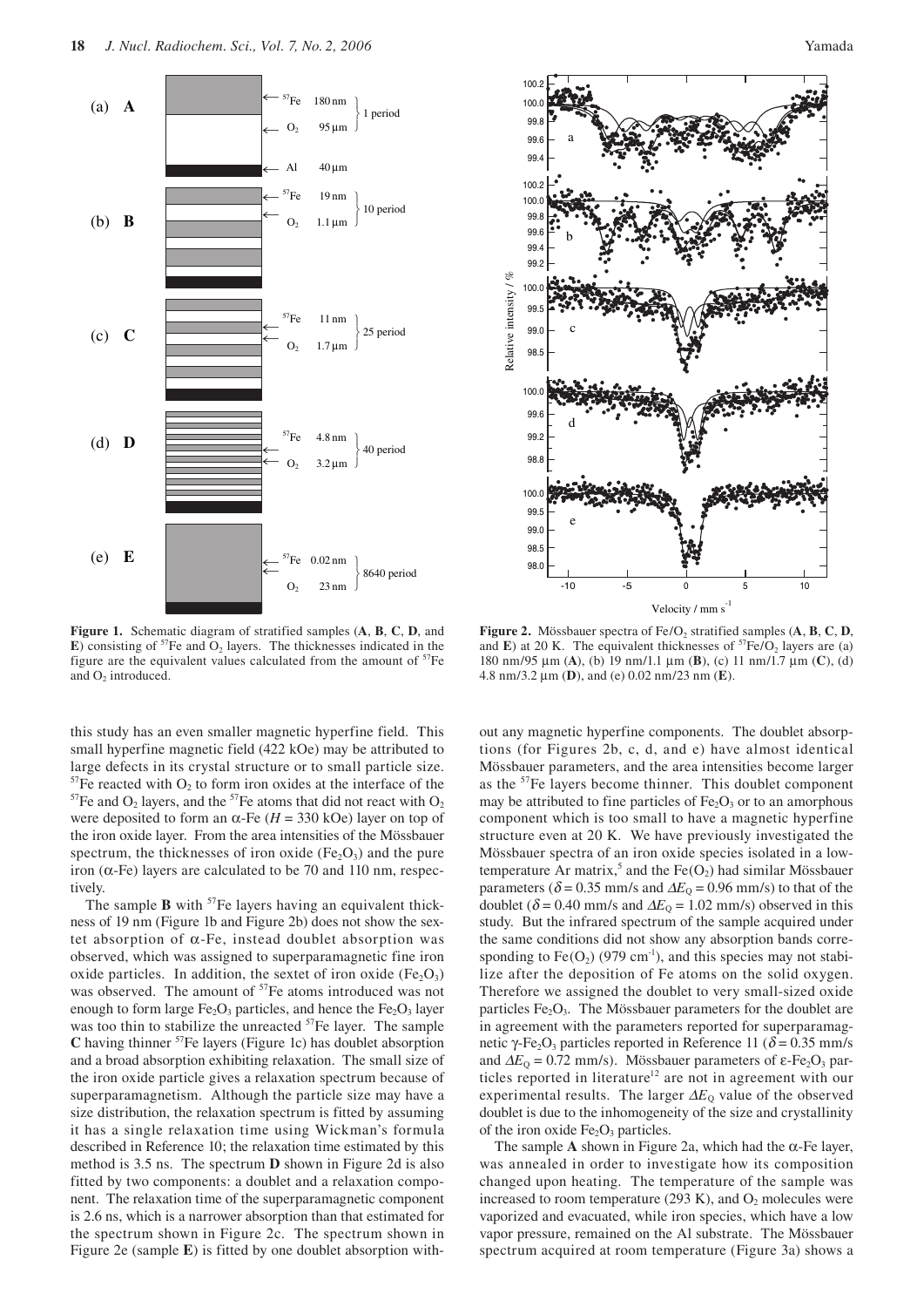**TABLE 1: Mösbauer parameters of iron/oxygen stratified samples at 20 K**

| Sample            | Temperature<br>(K) | Component              | $\delta$ (mm/s)     | $\Delta E_{\rm O}$ (mm/s) | $H$ (kOe)     | $\Gamma$ (mm/s)      | relaxation<br>time (ns) | Area intensity<br>$(\%)$ |
|-------------------|--------------------|------------------------|---------------------|---------------------------|---------------|----------------------|-------------------------|--------------------------|
| $\mathbf{A}$      | 20                 | $\alpha$ -Fe<br>sextet | 0.00<br>0.39(5)     | 0.00<br>$-0.24(8)$        | 330<br>422(3) | 1.83(20)<br>1.77(13) |                         | 57<br>43                 |
| B                 | 20                 | doublet<br>sextet      | 0.30(7)<br>0.43(3)  | 1.11(11)<br>$-0.04(5)$    | 426(2)        | 0.32(2)<br>1.29(5)   |                         | 21<br>79                 |
| $\mathcal{C}$     | 20                 | doublet<br>relaxation  | 0.28(3)<br>0.17(9)  | 1.45(6)<br>0.22(17)       | 422           | 0.86(12)<br>0.16(6)  | 3.5(4)                  | $\frac{25}{75}$          |
| D                 | 20                 | doublet<br>relaxation  | 0.37(2)<br>0.16(18) | 1.20(4)<br>$-0.06(36)$    | 430(26)       | 0.76(9)<br>0.15(7)   | 2.6(6)                  | 37<br>63                 |
| E                 | 20                 | doublet                | 0.40(1)             | 1.02(2)                   |               | 0.86(3)              |                         | 100                      |
| $\overline{A}$    | 293                | relaxation             | 0.77(7)             | 1.10(15)                  | 270(46)       | 0.42(5)              | 0.7(2)                  | 100                      |
| A after annealing | 20                 | doublet<br>relaxation  | 0.70(2)<br>0.77     | 0.86(4)<br>1.10           | 270           | 0.50(5)<br>0.96(15)  | 2.7(3)                  | 14<br>86                 |
| B                 | 293                | doublet                | 0.33(1)             | 0.97(2)                   |               | 0.49(3)              |                         | 100                      |
| B after annealing | 20                 | sextet                 | 0.44(2)             | 0.01(5)                   | 432(2)        | 1.07(6)              |                         | 100                      |



**Figure 3.** Mössbauer spectra of Fe/O<sub>2</sub> stratified sample  $\bf{A}$  (<sup>57</sup>Fe/O<sub>2</sub> = 180 nm/95 µm) observed at 293 K (a) and 20 K (b).

broad absorption, which is assigned to superparamagnetic iron oxide species having very small particle sizes. While the iron oxide particles may have a distribution of particle sizes and relaxation times, it is very difficult to fit the acquired relaxation spectrum by taking the size distribution of the iron oxide particles into account. Therefore the spectrum was fitted assuming a single relaxation time. The fitted result is shown in Figure 3a and the parameters obtained are given in Table 1; it has a large  $\delta$  value (0.77 mm/s) which is assigned to Fe(II) species. The magnetic hyperfine field was small  $(H = 270 \text{ kOe})$ which is in good agreement with the small hyperfine field of Fe(II) species. The right shoulder of the absorption was attributed to the  $\Delta E_0$  (1.10 mm/s) of the absorption with relaxation. The temperature of the sample **A** was then reduced to 20 K again. The Mössbauer spectrum at 20 K (Figure 3b) had a broader absorption with a longer relaxation time than that observed at room temperature (Figure 3a). The spectrum was fitted assuming that the broad component had the same  $\delta \Delta E_0$ , and *H* values as those of Figure 3a, and it also had a doublet component. The relaxation time became longer (2.7 ns) and the doublet ( $\delta$  = 0.70 mm/s and  $\Delta E_0$  = 0.86 mm/s) has the Mössbauer parameters assigned to a Fe(II) species. The spectrum acquired at 20 K did not have a component due to α-Fe and it reacted with  $O<sub>2</sub>$  to form iron oxide when the temperature



**Figure 4.** Mössbauer spectra of Fe/O<sub>2</sub> stratified sample **B** ( ${}^{57}Fe/O_2$  = 19 nm/1.1 µm) observed at 293 K (a) and 20 K (b).

was increased. Although iron oxide  $Fe<sub>2</sub>O<sub>3</sub>$  with magnetic hyperfine splitting was observed at 20 K before increasing the temperature (Figure 2a), the Mössbauer spectrum observed after annealing (Figure 3b) had a shorter relaxation time because of the smaller particle size, indicating that the  $Fe<sub>2</sub>O<sub>3</sub>$ particles did not aggregate to form larger particles on annealing. The divalent iron oxide FeO was produced by the reaction of pure Fe with  $O_2$  and by the reduction of trivalent iron oxide  $Fe<sub>2</sub>O<sub>3</sub>$  with pure Fe.

Next, we annealed the sample **B** shown in Figure 2b to investigate the thermal reactions of a sample not having pure α-Fe. When the temperature of the sample **B** was increased to room temperature 293 K, the solid  $O_2$  layers evaporated and only the iron oxide remained on the Al substrate as large particles. The Mössbauer spectrum acquired at room temperature (Figure 4a) had only one doublet, which was assigned to the  $Fe<sub>2</sub>O<sub>3</sub>$  particles which exhibit superparamagnetism at high temperatures. The isomer shift ( $\delta$  = 0.33 mm/s) of this doublet is that of trivalent iron oxide  $Fe<sub>2</sub>O<sub>3</sub>$  while it has a relatively large quadruple splitting ( $\Delta E_0 = 0.97$  mm/s) value. This sample **B** was again cooled to 20 K (Figure 4b), and the Mössbauer spectrum acquired at this temperature had a sextet absorption. The chemical composition or particle size may be the same as that for the sample in Figure 4a, and the only differences observed